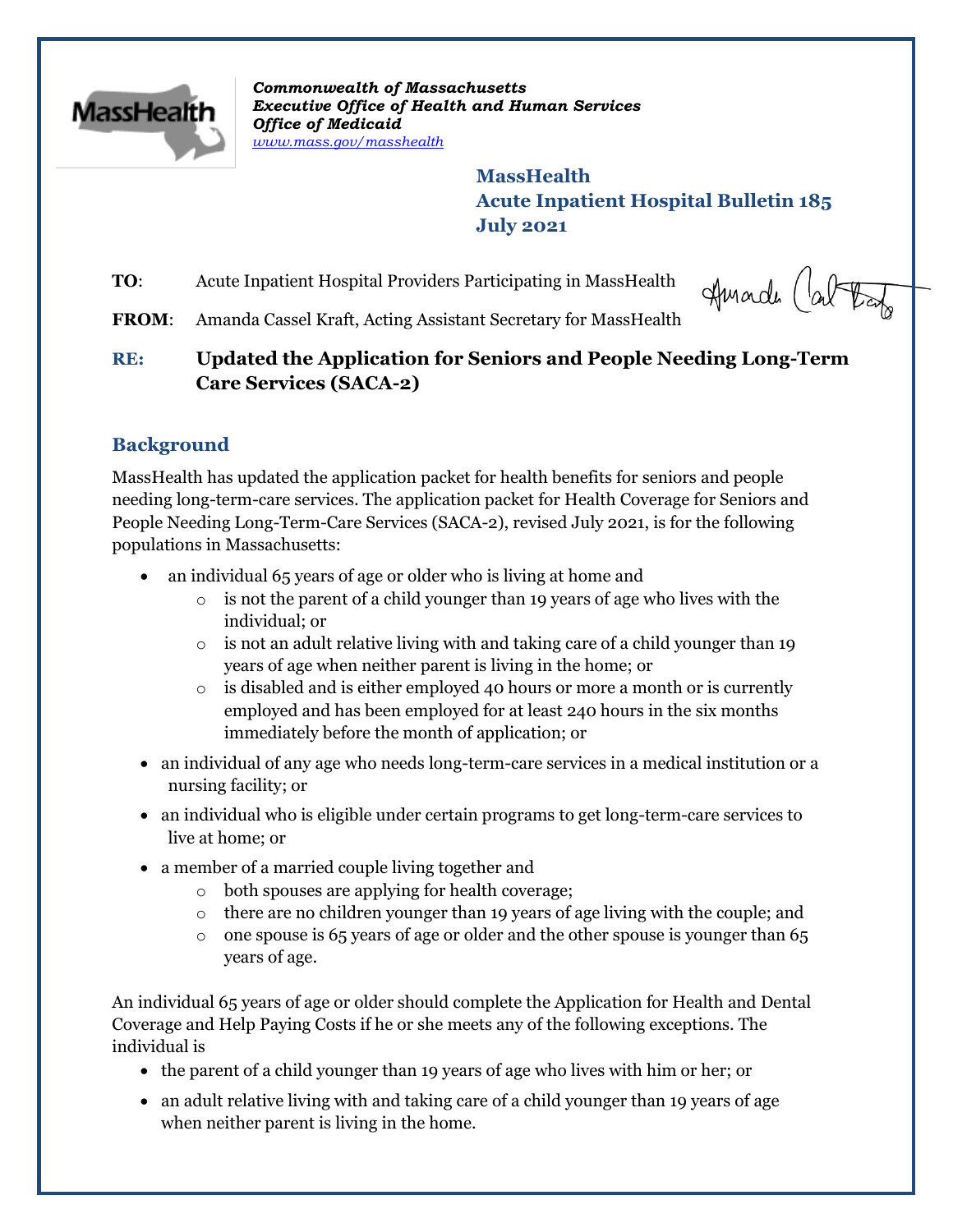**MassHealth Acute Inpatient Hospital Bulletin 185 July 2021 Page 2 of 3**

### **Summary of Changes**

The following changes were made in the July 2021 version of the SACA-2:

- Added language on the instruction page and on page 1 of the application so MassHealth applicants can use the MassHealth application to also apply for the Supplemental Nutritional Assistance Program (SNAP).
- Added the rights and responsibilities of the SNAP program, and updated the language on the signature page of the application.
- Removed question 20 for each Persons 1 and2: "Is your income steady from month to month."
- Added question to Yearly Income for Persons 1 and 2: "Did you receive unemployment income in 2021"? This was added to comply with the American Rescue Plan implementation. The law provides access to \$0 plans for people who have received or been approved to receive unemployment for any week of 2021.

## **Supplies and Use of Previous Version of the SACA- 2**

The previous version of the application (SACA-2) may be accepted until July 31, 2021 When you receive a supply of the July 1, 2021 version of the SACA-2, please recycle the previous version of the booklet and form. Although the previous version will be accepted until July 31, 2021 it should not be distributed to the public once the new version has been received.

## **How to Apply**

To apply, applicants can use any of the options below.

**Mail** the filled-out, signed application to: MassHealth Enrollment Center P.O. Box 290794 Charlestown, MA 02129-0214.

**Fax** the filled-out, signed application to (617) 887-8799.

**Visit** a [MassHealth Enrollment Center \(MEC\)](https://www.mass.gov/service-details/masshealth-enrollment-centers-mecs) to apply in person.

The MassHealth Enrollment Centers (MECs) are open for transactions that cannot be completed online, by phone, or by mail only. Please help maintain the safety of our staff and public by visiting our online reservation system. Go to [mass.gov/masshealth/appointment](https://www.mass.gov/masshealth/appointment) to make a reservation for one of our open MECs. For questions, call (800) 841-2900 or TTY (800) 497-4648.